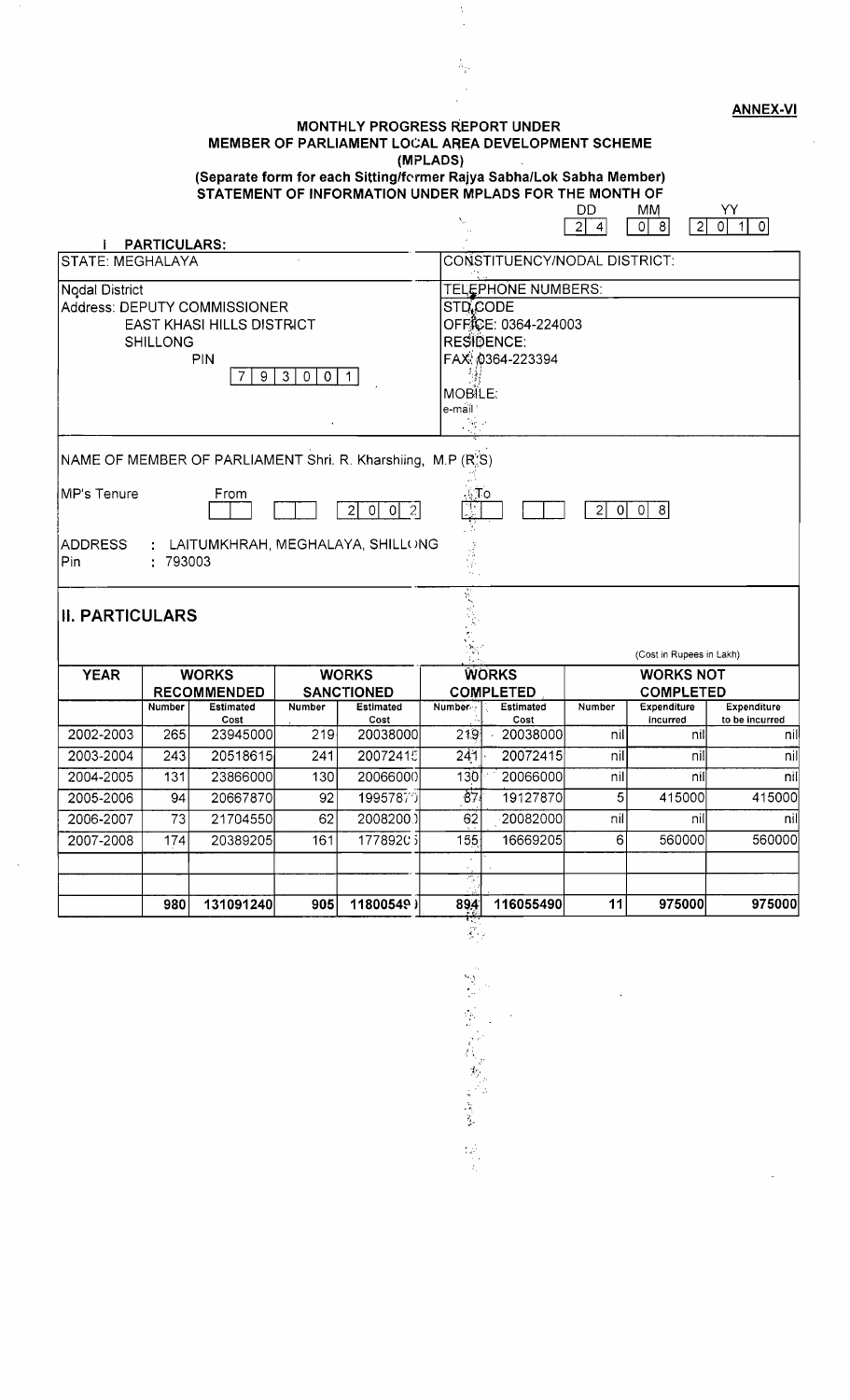## II **FUNDS RECEIVED AND UTILIZED**

 $\mathcal{L}(\mathcal{L}^{\mathcal{L}})$  and  $\mathcal{L}(\mathcal{L}^{\mathcal{L}})$  and  $\mathcal{L}(\mathcal{L}^{\mathcal{L}})$ 

|                                                                     |                                                     | (Rs. In lak)    |                                            |                     |            |                       |                |              |  |
|---------------------------------------------------------------------|-----------------------------------------------------|-----------------|--------------------------------------------|---------------------|------------|-----------------------|----------------|--------------|--|
| <b>YEAR</b>                                                         | <b>FUNDS</b>                                        | <b>INTEREST</b> | <b>FUND</b>                                | <b>TOTAL FUNDS!</b> |            | <b>FUNDS UTILISED</b> | <b>BALANCE</b> |              |  |
|                                                                     | <b>RECEIVED</b><br><b>FROM GOI</b>                  |                 | ACCRUED RECEIVED ON<br><b>DISTRIBUTION</b> |                     | SC&ST area | Others                | Total          | <b>FUNDS</b> |  |
| 2002-2003                                                           | 200                                                 | 10833           |                                            | 20010833            | 20038000   | 0                     | 20038000       | $-27167$     |  |
| 2003-2004                                                           | 200                                                 | 67742           |                                            | 20067742            | 19550415   | 522000                | 20072415       | $-4673$      |  |
| 2004-2005                                                           | 200                                                 | 87439           |                                            | 20087439            | 16373000   | 3693000               | 20066000       | 21439        |  |
| 2005-2006                                                           | 200                                                 |                 |                                            | 20000000            | 17267870   | 2275000               | 19542870       | 457130       |  |
| 2006-2007                                                           | 200                                                 |                 |                                            | 20000000            | 17782000   | 2300000               | 20082000       | $-82000$     |  |
| 2007-2008                                                           | 200                                                 | nil             | nil                                        | 20000000            | 17229205   | 0                     | 17229205       | 2770795      |  |
| Total                                                               | 1200                                                | 166014          |                                            | 120166014           | 108240490  | 8790000               | 117030490      | 3135524      |  |
| a) Fund received from the Government of India                       |                                                     |                 |                                            |                     |            |                       |                | 120000000    |  |
| b) Amount of Interest accrued on the funds                          |                                                     |                 |                                            |                     |            | 166014                |                |              |  |
| c) Funds received on distribution                                   |                                                     |                 |                                            |                     |            |                       |                | 1481754      |  |
| $(d)Total (a+b+c)$                                                  |                                                     |                 |                                            |                     |            |                       |                | 121647768    |  |
| (e)Total cost of work sanctioned                                    |                                                     |                 |                                            |                     |            |                       |                | 118005490    |  |
| (f)Total unsanctioned Balance available with the Constituency (d-e) |                                                     |                 | 3642278                                    |                     |            |                       |                |              |  |
| (g)Actual expenditure incurred by the implementing Agencies         |                                                     |                 | 117030490                                  |                     |            |                       |                |              |  |
| (h) Total funds available with with the Constituency $(d-g)$        |                                                     |                 | 4617278                                    |                     |            |                       |                |              |  |
| (i) Fund required to completes the sanctioned works                 |                                                     |                 |                                            |                     |            |                       |                | 975000       |  |
| (i) Savings for distribution to Successor Mps                       |                                                     |                 |                                            |                     |            |                       |                | 3642278      |  |
|                                                                     | (k) Numbers of work inspected by District Authority |                 |                                            |                     |            |                       |                |              |  |
| During the month<br>(a)                                             |                                                     |                 |                                            |                     |            |                       | 11             |              |  |
| Cumulative<br>$\mathsf{C}$ )                                        |                                                     |                 |                                            |                     |            |                       | 91%            |              |  |

 $\mathcal{L}^{\text{max}}_{\text{max}}$ 

 $\mathcal{A}$ 

 $\sim 10$ 

 $\omega$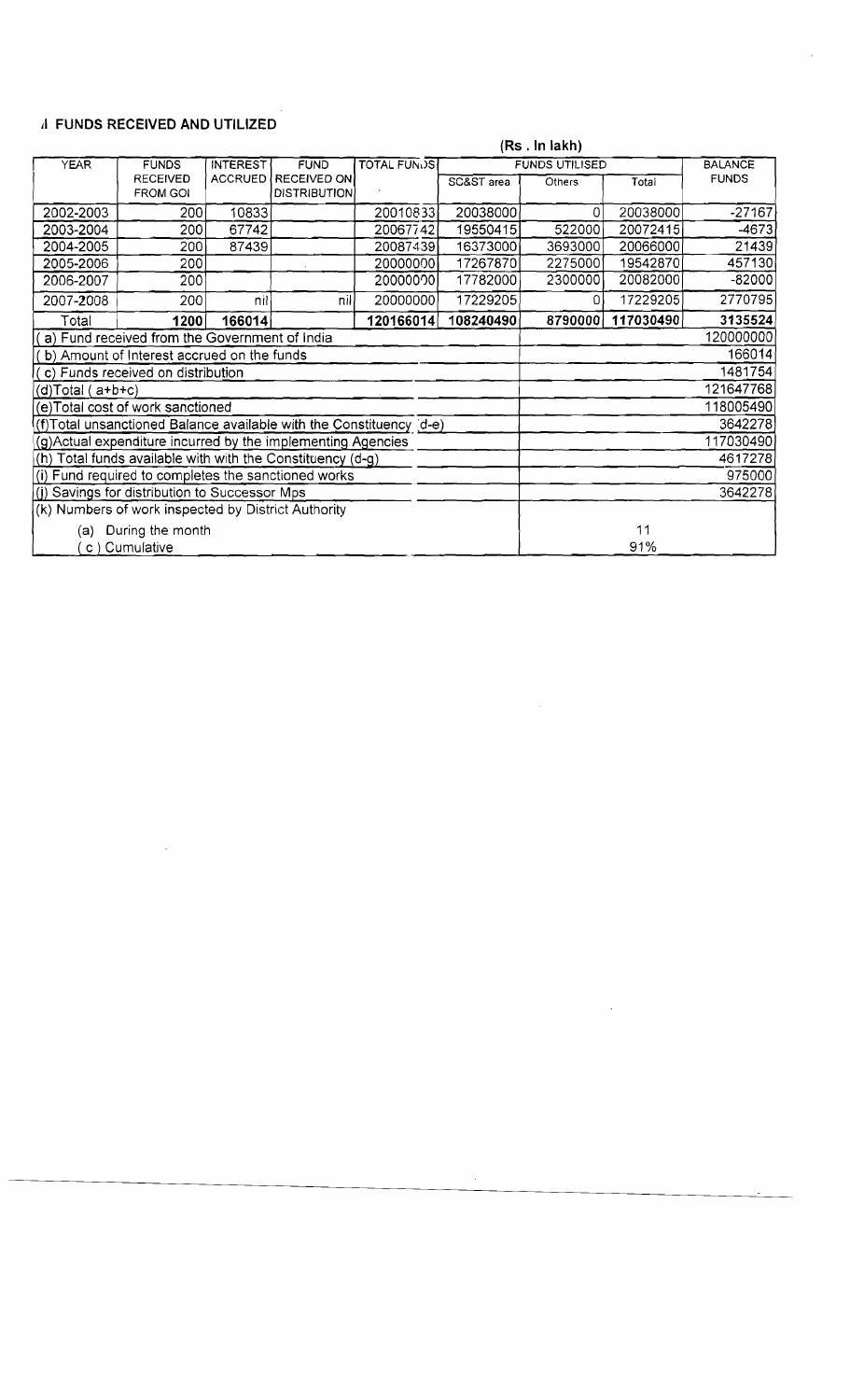## IV **PHYSICAL AND FINANCIAL DETAILS OF WORKS IN SCHECULED CASTE AREAS**

| Years |             | Physical (Number of works) |           | Financial (Cost of works) (Rs. In lakhs) |            |           |  |
|-------|-------------|----------------------------|-----------|------------------------------------------|------------|-----------|--|
|       |             |                            |           |                                          |            |           |  |
|       | Recommended | Sanctioned                 | Completed | Recommended                              | Sanctioned | Completed |  |
|       |             |                            |           |                                          |            |           |  |
|       |             |                            |           |                                          |            |           |  |
|       |             |                            |           |                                          |            |           |  |
|       |             |                            |           |                                          |            |           |  |

 $\bullet$ 

## V **PHYSICAL AND FINANCIAL DETAILS OF WORKS IN SCHECULED TRIBE AREAS**

| Years     |             | Physical (Number of works) |           | Financial (Cost of works) (Rs. In lakhs) |            |           |  |
|-----------|-------------|----------------------------|-----------|------------------------------------------|------------|-----------|--|
|           |             |                            |           |                                          |            |           |  |
|           | Recommended | Sanctioned                 | Completed | Recommended                              | Sanctioned | Completed |  |
| 2002-2003 | 265         | 219                        | 219.      | 24260000                                 | 20038000   | 20038000  |  |
| 2003-2004 | 243         | 240 l                      | 240       | 20518615                                 | 19442415   | 19442415  |  |
| 2004-2005 | 139         | 126                        | 123       | 21633000                                 | 16303600   | 16013600  |  |
| 2005-2006 | 83          | 78)                        | 64        | 18377825                                 | 17582925   | 13532825  |  |
| 2006-2007 | 99          | 69                         | 54        | 21968200                                 | 17782000   | 17782000  |  |
| 2007-2008 | 174         | 161                        | 50        | 20389205                                 | 17789205   | 16699205  |  |
|           |             |                            |           |                                          |            |           |  |
| Total     | 1003        | 893                        | 850       | 127146845                                | 108938145  | 103508045 |  |